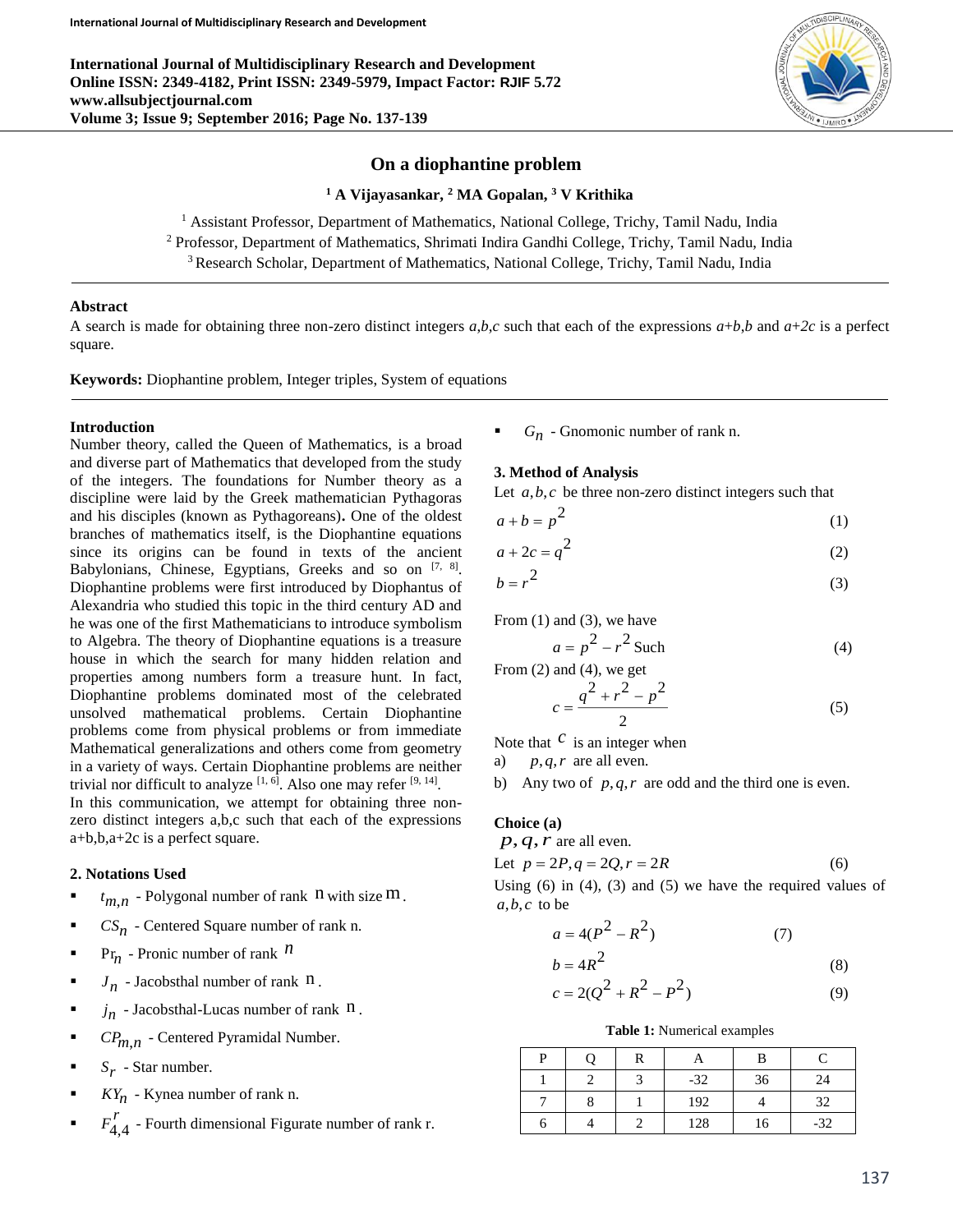## **Properties**

- $a(1, R-1) + b(R-1) + 2c(1, R, R-1) 4CS_R = 0.$
- $\bullet$  6[ $b(R) + 2a(P, R) + 4t_{A,R}$ ] represents a nasty number.
- **a**  $2a(Q+1,1) + b(1) + 2c(Q+1, Q,1) 8Pr_Q$  is a perfect square.

$$
\bullet \qquad b(R) + 2a(R+1,R) - 12t_{4,R} \equiv 16 \pmod{32}.
$$

 $c(1, Q, Q+1) - 8t_{3,Q} = 0.$ 

• 
$$
a(R+1, R) + b(R) + c(R+1, 1, R) - 4\Pr_R - (J_1 + J_3) = 0.
$$

• 
$$
a(P,R) + 2c(P,Q^3,R) - 4t_{4,Q}CP_{6,Q} = 0.
$$

### **Choice (b)**

**Any two of**  *p*,*q*,*<sup>r</sup>* **are odd and the third one is even. Case (i):**

Let  $p = 2P + 1, q = 2Q, r = 2R + 1$ (10) Using  $(10)$  in  $(4)$ ,  $(3)$  and  $(5)$  we have

$$
a = 4(P2 + P - R2 - R)
$$
  
b = (2R + 1)<sup>2</sup>  
c = 2(Q<sup>2</sup> + R<sup>2</sup> + R - P<sup>2</sup> - P)

**Table 2:** Numerical examples

| D | R |       |    | $\mathsf{C}$ |
|---|---|-------|----|--------------|
|   |   | $-72$ | 81 | 54           |
|   |   | $-24$ | 49 | 14           |
|   |   | 24    | 25 | 20           |

## **Properties**

$$
\bullet \qquad a(P,R) + b(R) + 2c(P,Q,R) - 4t_{4,Q} - 4\Pr_R - j_1 = 0.
$$

- $b(1) + a(P + 2,1) S_P + 2t_{4,P} \equiv 24 \pmod{26}.$
- *a*(*P*, *R*) + 2*c*(*P*, 2<sup>*Q*</sup> + 1, *R*) 4*Ky*<sub>*Q*</sub> is a cubical integer.
- *b*  $(k) 2c(Q-1, Q, R) + 4G_Q \equiv -3(\text{mod }4).$
- **a**  $2c(R-1, Q, 1) a(R-1, 1) 4t_{4, Q}$  is a perfect square.

### **Case (ii)**

Let  $p = 2P$ ,  $q = 2Q + 1$ ,  $r = 2R + 1$ (11) Using  $(11)$  in  $(4)$ ,  $(3)$  and  $(5)$  we get  $a = 4P^2 - (2R + 1)^2$  $b = (2R + 1)^2$  $c = 2(Q^2 + Q + R^2 + R - P^2) + 1$ 

**Table 3:** Numerical examples

| D | R |       | b  |    |
|---|---|-------|----|----|
|   |   | $-33$ | 49 | 21 |
|   |   | $-45$ | 81 | 35 |
|   |   | 75    | 25 |    |

## **Properties**

- $a(2^P + 1, R) + b(R) 4Ky_P$  is a cubical integer.
- **4**  $2c(1, Q, R) b(R) S_Q + 2t_{4,Q} \equiv -4 \pmod{10}.$
- $a(P, R) + b(R) + 2c(P, 1, R) 4t_{4,R} G_R \equiv 1 \pmod{2}$
- $a(P, R) 2c(P, Q, R) 4Pr_{Q} J_1 = 0.$
- $a(P,1) + b(1) + 2c(P, Q + 1, 1) t_{10,Q} \equiv 18 \pmod{15}.$

## **Case (iii)**

Let 
$$
p = 2P + 1, q = 2Q + 1, r = 2R
$$
 (12)  
\nUsing (12) in (4), (3) and (5) we get  
\n $a = 4(P^2 + P - R^2) + 1$   
\n $b = 4R^2$   
\n $c = 2R^2 + 2(Q^2 + Q - P^2 - P)$ 



| D | 0 | R |     |    | L.    |
|---|---|---|-----|----|-------|
|   |   |   | 33  | 16 | $-12$ |
|   |   |   | 77  |    | $-26$ |
|   |   |   | 105 | 16 | $-28$ |

#### **Properties**

- $b(R) 2c(P, P + 1, R) 8P$  is a cubical integer.
- $a(P,R) + b(R) G_P 4t_{4,R} \equiv 0 \pmod{2}$ .

$$
a(P,R) + 2c(P,Q(Q+1),R) - 4\{t_{4,Q}2 + t_{4,Q} + Pr_{Q}
$$

$$
-2CP6,Q - 1 = 0.
$$
  
\n
$$
a(P,2Q) + b(2Q) + 2c(p,Q(Q+1),2Q) - 12
$$
  
\n
$$
\{2F4,5Q + F4,4Q + 6CP6,Q - 10t4,Q - 1 = 0.
$$

### **4. Conclusion**

In this paper, we have presented three non-zero distinct integers a,b,c such that each of the expressions a+b, b and a+2c is a perfect square. As diophantine problems are rich in variety, one may attempt to find other choices of diophantine problems.

#### **5. References**

- 1. Andre weil, Number Theory: An Approach through History, From Hammurapito to Legendre, Birkahsuser, Boston, 1987.
- 2. Bibhotibhusan Batta, Avadhesh Narayanan Singh. History of Hindu Mathematics,Asia Publishing House, 1938.
- 3. Boyer CB. A History of mathematics, John Wiley & sons Inc., New York, 1968.
- 4. Dickson LE. History of Theory of Numbers, Chelsea Publishing Company, New York, 1952, 11.
- 5. Davenport, Harold. The higher Arithmetic: An Introduction to the Theory of Numbers  $(7<sup>th</sup>$  ed.) Cambridge University Press, 1999.
- 6. John Stilwell, Mathematics and its History, Springer Verlag, New York, 2004.